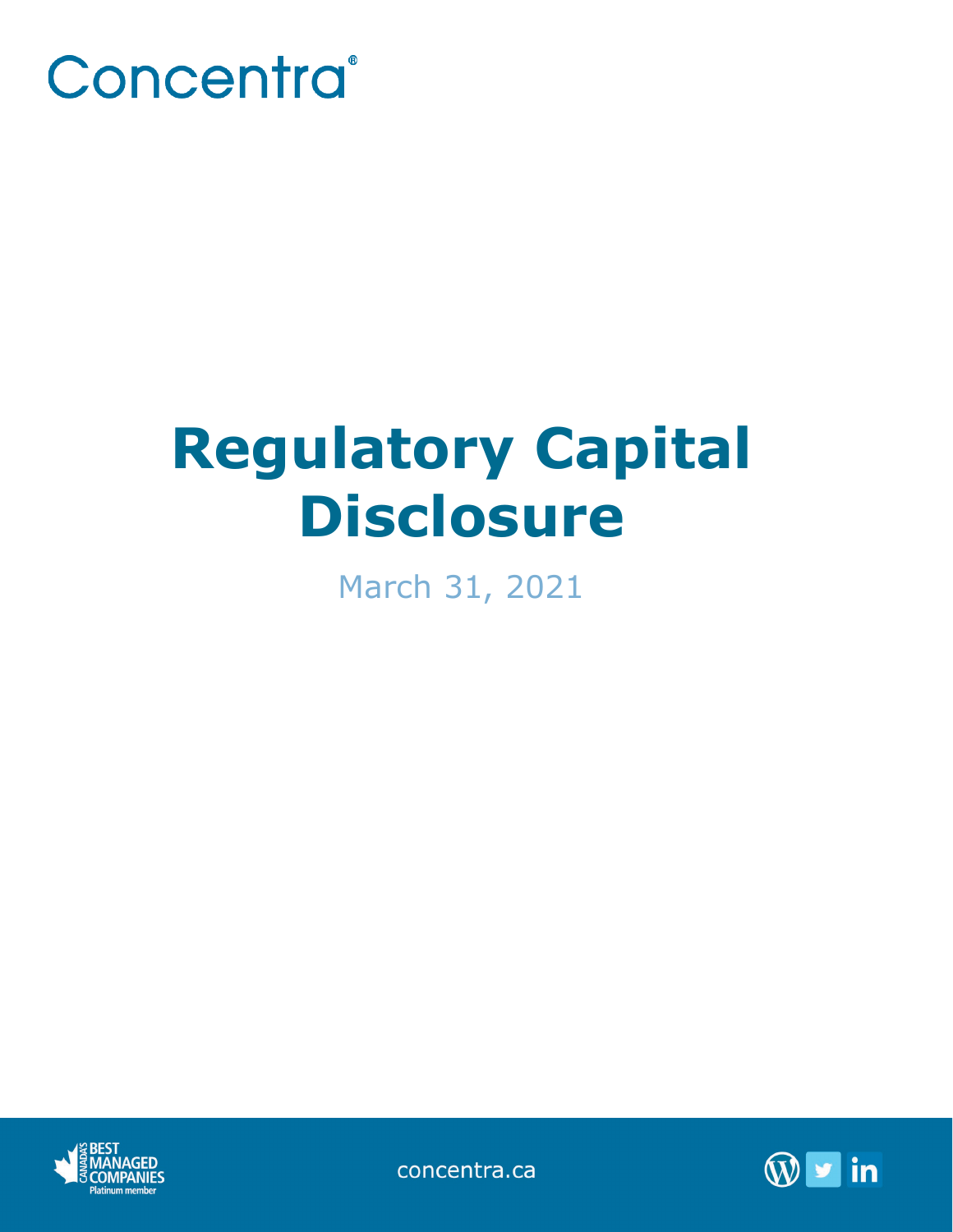## **Concentra Bank Basel III Regulatory Capital**

|          | (\$ THOUSANDS, EXCEPT PERCENTAGES)                                                                                                                         | Q1 2021 |           |
|----------|------------------------------------------------------------------------------------------------------------------------------------------------------------|---------|-----------|
|          | Common Equity Tier 1 capital: instruments and reserves                                                                                                     |         |           |
| 1        | Directly issued qualifying common share capital (and equivalent for non-joint stock companies) plus related stock surplus                                  | \$      | 134,252   |
| 2        | Retained earnings                                                                                                                                          |         | 278,789   |
| 3        | Accumulated other comprehensive income (and other reserves)                                                                                                |         | 9,163     |
| 6        | Common Equity Tier 1 capital before regulatory adjustments                                                                                                 | \$      | 422,204   |
|          |                                                                                                                                                            |         |           |
|          | Common Equity Tier 1 capital: regulatory adjustments <sup>(1)</sup>                                                                                        |         |           |
| 26       | Other deductions and regulatory adjustments to CET1 as determined by OSFI                                                                                  | \$      | 998       |
| 28       | Total regulatory adjustments to Common Equity Tier 1                                                                                                       |         | (25, 450) |
| 29       | Common Equity Tier 1 capital (CET1)                                                                                                                        | \$      | 397,752   |
| 29a      | Common Equity Tier 1 capital (CET1) with transitional arrangements for ECL provisioning not applied                                                        | \$      | 396,754   |
|          | <b>Additional Tier 1 capital: instruments</b>                                                                                                              |         |           |
| 30       | Directly issued qualifying Additional Tier 1 instruments plus related stock surplus                                                                        | \$      | 110,987   |
| 31       | of which: classified as equity under applicable accounting standards                                                                                       |         | 110,987   |
| 36       | Additional Tier 1 capital before regulatory adjustments                                                                                                    | \$      | 110,987   |
|          |                                                                                                                                                            |         |           |
|          | Additional Tier 1 capital: regulatory adjustments                                                                                                          |         |           |
| 43       | Total regulatory adjustments to Additional Tier 1 capital                                                                                                  | \$      |           |
| 44       | Additional Tier 1 capital (AT1)                                                                                                                            |         | 110,987   |
| 45       | Tier 1 capital (T1 = CET1 + AT1)                                                                                                                           | \$.     | 508,739   |
| 45a      | Tier 1 capital with transitional arrangements for ECL provisioning not applied                                                                             | Ś.      | 507,741   |
|          | Tier 2 capital: instruments and allowances                                                                                                                 |         |           |
| 50       | Collective allowances                                                                                                                                      | \$.     | 18,243    |
| 51       | Tier 2 capital before regulatory adjustments                                                                                                               | \$      | 18,243    |
|          |                                                                                                                                                            |         |           |
|          | Tier 2 capital: regulatory adjustments <sup>(2)</sup>                                                                                                      |         |           |
| 58       | Tier 2 capital (T2)                                                                                                                                        |         | 18,243    |
| 59       | Total capital (TC = T1 +T2)                                                                                                                                |         |           |
| 59a      |                                                                                                                                                            |         |           |
|          |                                                                                                                                                            |         | 526,982   |
|          | Total capital with transitional arrangements for ECL provisioning not applied                                                                              |         | 526,982   |
| 60       | <b>Total risk-weighted assets</b>                                                                                                                          | \$      | 3,152,376 |
|          |                                                                                                                                                            |         |           |
|          | Capital ratios                                                                                                                                             |         |           |
| 61       | Common Equity Tier 1 (as a percentage of risk-weighted assets)                                                                                             |         | 12.6%     |
| 61a      | CET1 Ratio with transitional arrangements for ECL provisioning not applied                                                                                 |         | 12.6%     |
| 62       | Tier 1 (as a percentage of risk-weighted assets)                                                                                                           |         | 16.1%     |
| 62a      | Tier 1 Capital Ratio with transitional arrangements for ECL provisioning not applied                                                                       |         | 16.1%     |
| 63       | Total capital (as a percentage of risk-weighted assets)                                                                                                    |         | 16.7%     |
| 63a      | Total Capital Ratio with transitional arrangements for ECL provisioning not applied                                                                        |         | 16.7%     |
|          | OSFI all-in target                                                                                                                                         |         |           |
| 69       | Common Equity Tier 1 capital all-in target ratio                                                                                                           |         | 7.0%      |
| 70       | Tier 1 capital all-in target ratio                                                                                                                         |         | 8.5%      |
| 71       | Total capital all-in target ratio                                                                                                                          |         | 10.5%     |
|          |                                                                                                                                                            |         |           |
|          | Capital instruments subject to phase-out arrangements (only applicable between 1 Jan 2013 and 1 Jan 2022)                                                  |         |           |
| 80       | Current cap on CET1 instruments subject to phase out arrangements                                                                                          |         |           |
| 81       | Amounts excluded from CET1 due to cap (excess over cap after redemptions and maturities)                                                                   |         |           |
| 82       | Current cap on AT1 instruments subject to phase out arrangements                                                                                           |         |           |
| 83<br>84 | Amounts excluded from AT1 due to cap (excess over cap after redemptions and maturities)<br>Current cap on T2 instruments subject to phase out arrangements |         |           |

*(1) The regulatory adjustments include such items as goodwill, intangible assets, non-significant investments in the capital of banking, financial and insurance entities and transitional arrangements for expected loss provisioning. The Office of the Superintendent of Financial Institutions Canada (OSFI) introduced expected loss provisioning transitional arrangements for capital treatment allowing a portion of eligible allowances to be included in CET1 instead of Tier 2 capital on a transitional basis commencing in 2020 through to 2022. This adjustment is calculated each quarter as the increase in Stage 1 and Stage 2 allowances relative to the amount of Stage 1 and Stage 2 allowances as at December 31, 2019. This increased amount is tax adjusted and subject to a scaling factor that will decrease over time. The scaling factor to be applied is 70% for 2020, 50% for 2021 and 25% for 2022. The Company applied a scaling factor of 50% for Q1 2021.* 

*(2) Tier 2 regulatory adjustments include non-significant investments in the capital of banking, financial and insurance entities.*

**\_\_\_\_\_\_\_\_\_\_\_\_\_\_\_\_\_\_\_\_\_\_\_\_\_\_\_\_\_\_\_\_\_\_\_\_\_\_\_\_\_\_\_\_**

1



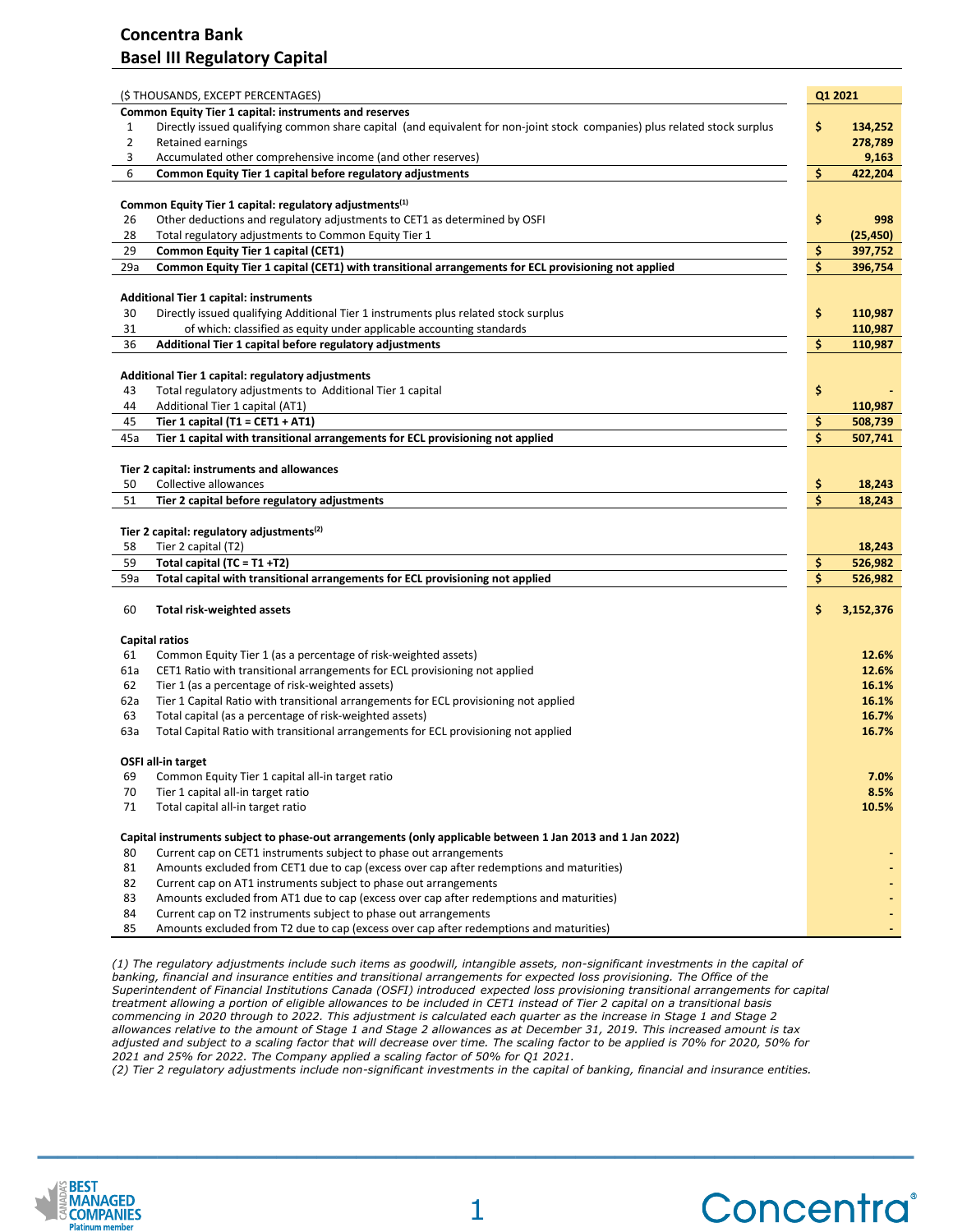| (\$THOUSANDS, EXCEPT PERCENTAGES)                                                                                              |                 |  |  |
|--------------------------------------------------------------------------------------------------------------------------------|-----------------|--|--|
| On-balance sheet exposures                                                                                                     |                 |  |  |
| On-balance sheet items (excluding derivatives, SFT's and grandfathered securitization exposures but including collateral)<br>1 | 11,579,464<br>Ś |  |  |
| (Asset amounts deducted in determining Tier 1 capital)<br>4                                                                    | (25, 450)       |  |  |
| 5.<br>Total on-balance sheet exposures (excluding derivatives and SFTs)                                                        | Ś<br>11,554,014 |  |  |
|                                                                                                                                |                 |  |  |
| <b>Derivative exposures</b>                                                                                                    |                 |  |  |
| 6<br>Replacement cost associated with all derivative transactions                                                              | \$<br>19,390    |  |  |
| Add-on amounts for potential future exposure associated with all derivative transactions                                       | 9,236           |  |  |
| <b>Total derivative exposures</b><br>11                                                                                        | \$<br>28,626    |  |  |
|                                                                                                                                |                 |  |  |
| Other off balance sheet exposures                                                                                              |                 |  |  |
| Off-balance sheet exposure at gross notional amount<br>17                                                                      | \$<br>883,146   |  |  |
| (Adjustments for conversion to credit equivalent amounts)<br>18                                                                | (536, 688)      |  |  |
| <b>Total Other Off-balance sheet items</b><br>19                                                                               | 346,458         |  |  |
|                                                                                                                                |                 |  |  |
| <b>Capital and Total Exposure</b>                                                                                              |                 |  |  |
| 20<br>Tier 1 capital                                                                                                           | \$<br>508,739   |  |  |
| Tier 1 capital with transitional arrangements for ECL provisioning not applied<br>20a                                          | 507,741         |  |  |
| <b>Total Exposures</b><br>21                                                                                                   | 11,929,098      |  |  |
|                                                                                                                                |                 |  |  |
| <b>Leverage Ratios</b>                                                                                                         |                 |  |  |
| 22<br><b>Basel III Leverage Ratio</b>                                                                                          | 4.3%            |  |  |
| Basel III Leverage Ratio with transitional arrangements for ECL provisioning not applied<br>22a                                | 4.3%            |  |  |

Concentra®

**\_\_\_\_\_\_\_\_\_\_\_\_\_\_\_\_\_\_\_\_\_\_\_\_\_\_\_\_\_\_\_\_\_\_\_\_\_\_\_\_\_\_\_\_**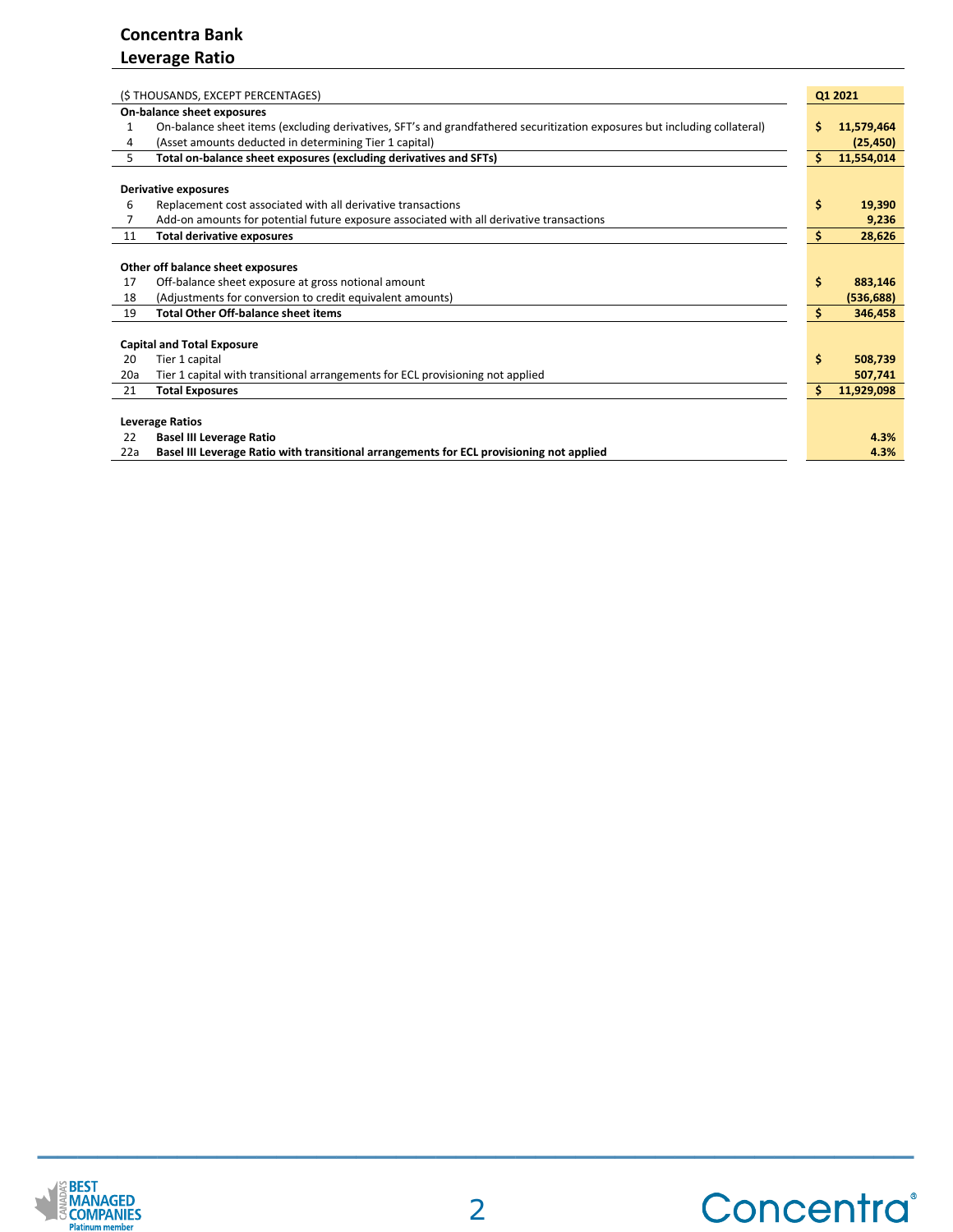## **Concentra Trust Basel III Regulatory Capital**

| Common Equity Tier 1 capital: instruments and reserves<br>\$<br>Directly issued qualifying common share capital (and equivalent for non-joint stock companies) plus related stock surplus<br>$\mathbf{1}$<br>$\mathbf{2}$<br>Retained earnings<br>3<br>Accumulated other comprehensive income (and other reserves)<br>Common Equity Tier 1 capital before regulatory adjustments<br>\$<br>6<br>Common Equity Tier 1 capital: regulatory adjustments <sup>(1)</sup><br>\$<br>26<br>Other deductions and regulatory adjustments to CET1 as determined by OSFI<br>28<br>Total regulatory adjustments to Common Equity Tier 1<br>\$<br>29<br>Common Equity Tier 1 capital (CET1)<br>16,453<br>\$<br>Common Equity Tier 1 capital (CET1) with transitional arrangements for ECL provisioning not applied<br>Additional Tier 1 capital: regulatory adjustments<br>\$<br>Total regulatory adjustments to Additional Tier 1 capital<br>Additional Tier 1 capital (AT1)<br>\$<br>Tier 1 capital (T1 = CET1 + AT1)<br>\$<br>Tier 1 capital with transitional arrangements for ECL provisioning not applied<br>Tier 2 capital: instruments and allowances<br>\$<br>50<br>Collective allowances<br>\$<br>51<br>Tier 2 capital before regulatory adjustments<br>Tier 2 capital: regulatory adjustments<br>\$<br>Tier 2 capital (T2)<br>\$<br>Total capital $(TC = T1 + T2)$<br>\$<br>Total capital with transitional arrangements for ECL provisioning not applied<br>\$<br>60<br><b>Total risk-weighted assets</b><br>23,561<br><b>Capital ratios</b><br>Common Equity Tier 1 (as a percentage of risk-weighted assets)<br>CET1 Ratio with transitional arrangements for ECL provisioning not applied<br>Tier 1 (as a percentage of risk-weighted assets)<br>Tier 1 Capital Ratio with transitional arrangements for ECL provisioning not applied<br>Total capital (as a percentage of risk-weighted assets)<br>Total Capital Ratio with transitional arrangements for ECL provisioning not applied<br>OSFI all-in target<br>Common Equity Tier 1 capital all-in target ratio<br>Tier 1 capital all-in target ratio<br>Total capital all-in target ratio<br>Capital instruments subject to phase-out arrangements (only applicable between 1 Jan 2013 and 1 Jan 2022)<br>80<br>Current cap on CET1 instruments subject to phase out arrangements<br>81<br>Amounts excluded from CET1 due to cap (excess over cap after redemptions and maturities)<br>Current cap on AT1 instruments subject to phase out arrangements<br>Amounts excluded from AT1 due to cap (excess over cap after redemptions and maturities)<br>84<br>Current cap on T2 instruments subject to phase out arrangements<br>85<br>Amounts excluded from T2 due to cap (excess over cap after redemptions and maturities) |     | (\$ THOUSANDS, EXCEPT PERCENTAGES) | Q1 2021 |                |
|--------------------------------------------------------------------------------------------------------------------------------------------------------------------------------------------------------------------------------------------------------------------------------------------------------------------------------------------------------------------------------------------------------------------------------------------------------------------------------------------------------------------------------------------------------------------------------------------------------------------------------------------------------------------------------------------------------------------------------------------------------------------------------------------------------------------------------------------------------------------------------------------------------------------------------------------------------------------------------------------------------------------------------------------------------------------------------------------------------------------------------------------------------------------------------------------------------------------------------------------------------------------------------------------------------------------------------------------------------------------------------------------------------------------------------------------------------------------------------------------------------------------------------------------------------------------------------------------------------------------------------------------------------------------------------------------------------------------------------------------------------------------------------------------------------------------------------------------------------------------------------------------------------------------------------------------------------------------------------------------------------------------------------------------------------------------------------------------------------------------------------------------------------------------------------------------------------------------------------------------------------------------------------------------------------------------------------------------------------------------------------------------------------------------------------------------------------------------------------------------------------------------------------------------------------------------------------------------------------------------------------------------------------------------------------------------------------------------------------------------------------------------------------|-----|------------------------------------|---------|----------------|
|                                                                                                                                                                                                                                                                                                                                                                                                                                                                                                                                                                                                                                                                                                                                                                                                                                                                                                                                                                                                                                                                                                                                                                                                                                                                                                                                                                                                                                                                                                                                                                                                                                                                                                                                                                                                                                                                                                                                                                                                                                                                                                                                                                                                                                                                                                                                                                                                                                                                                                                                                                                                                                                                                                                                                                                |     |                                    |         |                |
|                                                                                                                                                                                                                                                                                                                                                                                                                                                                                                                                                                                                                                                                                                                                                                                                                                                                                                                                                                                                                                                                                                                                                                                                                                                                                                                                                                                                                                                                                                                                                                                                                                                                                                                                                                                                                                                                                                                                                                                                                                                                                                                                                                                                                                                                                                                                                                                                                                                                                                                                                                                                                                                                                                                                                                                |     |                                    |         | 10,000         |
|                                                                                                                                                                                                                                                                                                                                                                                                                                                                                                                                                                                                                                                                                                                                                                                                                                                                                                                                                                                                                                                                                                                                                                                                                                                                                                                                                                                                                                                                                                                                                                                                                                                                                                                                                                                                                                                                                                                                                                                                                                                                                                                                                                                                                                                                                                                                                                                                                                                                                                                                                                                                                                                                                                                                                                                |     |                                    |         | 6,727          |
|                                                                                                                                                                                                                                                                                                                                                                                                                                                                                                                                                                                                                                                                                                                                                                                                                                                                                                                                                                                                                                                                                                                                                                                                                                                                                                                                                                                                                                                                                                                                                                                                                                                                                                                                                                                                                                                                                                                                                                                                                                                                                                                                                                                                                                                                                                                                                                                                                                                                                                                                                                                                                                                                                                                                                                                |     |                                    |         |                |
|                                                                                                                                                                                                                                                                                                                                                                                                                                                                                                                                                                                                                                                                                                                                                                                                                                                                                                                                                                                                                                                                                                                                                                                                                                                                                                                                                                                                                                                                                                                                                                                                                                                                                                                                                                                                                                                                                                                                                                                                                                                                                                                                                                                                                                                                                                                                                                                                                                                                                                                                                                                                                                                                                                                                                                                |     |                                    |         | 16,727         |
|                                                                                                                                                                                                                                                                                                                                                                                                                                                                                                                                                                                                                                                                                                                                                                                                                                                                                                                                                                                                                                                                                                                                                                                                                                                                                                                                                                                                                                                                                                                                                                                                                                                                                                                                                                                                                                                                                                                                                                                                                                                                                                                                                                                                                                                                                                                                                                                                                                                                                                                                                                                                                                                                                                                                                                                |     |                                    |         |                |
|                                                                                                                                                                                                                                                                                                                                                                                                                                                                                                                                                                                                                                                                                                                                                                                                                                                                                                                                                                                                                                                                                                                                                                                                                                                                                                                                                                                                                                                                                                                                                                                                                                                                                                                                                                                                                                                                                                                                                                                                                                                                                                                                                                                                                                                                                                                                                                                                                                                                                                                                                                                                                                                                                                                                                                                |     |                                    |         | $\overline{2}$ |
|                                                                                                                                                                                                                                                                                                                                                                                                                                                                                                                                                                                                                                                                                                                                                                                                                                                                                                                                                                                                                                                                                                                                                                                                                                                                                                                                                                                                                                                                                                                                                                                                                                                                                                                                                                                                                                                                                                                                                                                                                                                                                                                                                                                                                                                                                                                                                                                                                                                                                                                                                                                                                                                                                                                                                                                |     |                                    |         | (276)          |
|                                                                                                                                                                                                                                                                                                                                                                                                                                                                                                                                                                                                                                                                                                                                                                                                                                                                                                                                                                                                                                                                                                                                                                                                                                                                                                                                                                                                                                                                                                                                                                                                                                                                                                                                                                                                                                                                                                                                                                                                                                                                                                                                                                                                                                                                                                                                                                                                                                                                                                                                                                                                                                                                                                                                                                                |     |                                    |         |                |
|                                                                                                                                                                                                                                                                                                                                                                                                                                                                                                                                                                                                                                                                                                                                                                                                                                                                                                                                                                                                                                                                                                                                                                                                                                                                                                                                                                                                                                                                                                                                                                                                                                                                                                                                                                                                                                                                                                                                                                                                                                                                                                                                                                                                                                                                                                                                                                                                                                                                                                                                                                                                                                                                                                                                                                                | 29a |                                    |         | 16,451         |
|                                                                                                                                                                                                                                                                                                                                                                                                                                                                                                                                                                                                                                                                                                                                                                                                                                                                                                                                                                                                                                                                                                                                                                                                                                                                                                                                                                                                                                                                                                                                                                                                                                                                                                                                                                                                                                                                                                                                                                                                                                                                                                                                                                                                                                                                                                                                                                                                                                                                                                                                                                                                                                                                                                                                                                                |     |                                    |         |                |
|                                                                                                                                                                                                                                                                                                                                                                                                                                                                                                                                                                                                                                                                                                                                                                                                                                                                                                                                                                                                                                                                                                                                                                                                                                                                                                                                                                                                                                                                                                                                                                                                                                                                                                                                                                                                                                                                                                                                                                                                                                                                                                                                                                                                                                                                                                                                                                                                                                                                                                                                                                                                                                                                                                                                                                                |     |                                    |         |                |
|                                                                                                                                                                                                                                                                                                                                                                                                                                                                                                                                                                                                                                                                                                                                                                                                                                                                                                                                                                                                                                                                                                                                                                                                                                                                                                                                                                                                                                                                                                                                                                                                                                                                                                                                                                                                                                                                                                                                                                                                                                                                                                                                                                                                                                                                                                                                                                                                                                                                                                                                                                                                                                                                                                                                                                                | 43  |                                    |         |                |
|                                                                                                                                                                                                                                                                                                                                                                                                                                                                                                                                                                                                                                                                                                                                                                                                                                                                                                                                                                                                                                                                                                                                                                                                                                                                                                                                                                                                                                                                                                                                                                                                                                                                                                                                                                                                                                                                                                                                                                                                                                                                                                                                                                                                                                                                                                                                                                                                                                                                                                                                                                                                                                                                                                                                                                                | 44  |                                    |         |                |
|                                                                                                                                                                                                                                                                                                                                                                                                                                                                                                                                                                                                                                                                                                                                                                                                                                                                                                                                                                                                                                                                                                                                                                                                                                                                                                                                                                                                                                                                                                                                                                                                                                                                                                                                                                                                                                                                                                                                                                                                                                                                                                                                                                                                                                                                                                                                                                                                                                                                                                                                                                                                                                                                                                                                                                                | 45  |                                    |         | 16,453         |
|                                                                                                                                                                                                                                                                                                                                                                                                                                                                                                                                                                                                                                                                                                                                                                                                                                                                                                                                                                                                                                                                                                                                                                                                                                                                                                                                                                                                                                                                                                                                                                                                                                                                                                                                                                                                                                                                                                                                                                                                                                                                                                                                                                                                                                                                                                                                                                                                                                                                                                                                                                                                                                                                                                                                                                                | 45a |                                    |         | 16,451         |
|                                                                                                                                                                                                                                                                                                                                                                                                                                                                                                                                                                                                                                                                                                                                                                                                                                                                                                                                                                                                                                                                                                                                                                                                                                                                                                                                                                                                                                                                                                                                                                                                                                                                                                                                                                                                                                                                                                                                                                                                                                                                                                                                                                                                                                                                                                                                                                                                                                                                                                                                                                                                                                                                                                                                                                                |     |                                    |         |                |
|                                                                                                                                                                                                                                                                                                                                                                                                                                                                                                                                                                                                                                                                                                                                                                                                                                                                                                                                                                                                                                                                                                                                                                                                                                                                                                                                                                                                                                                                                                                                                                                                                                                                                                                                                                                                                                                                                                                                                                                                                                                                                                                                                                                                                                                                                                                                                                                                                                                                                                                                                                                                                                                                                                                                                                                |     |                                    |         | 16             |
|                                                                                                                                                                                                                                                                                                                                                                                                                                                                                                                                                                                                                                                                                                                                                                                                                                                                                                                                                                                                                                                                                                                                                                                                                                                                                                                                                                                                                                                                                                                                                                                                                                                                                                                                                                                                                                                                                                                                                                                                                                                                                                                                                                                                                                                                                                                                                                                                                                                                                                                                                                                                                                                                                                                                                                                |     |                                    |         | 16             |
|                                                                                                                                                                                                                                                                                                                                                                                                                                                                                                                                                                                                                                                                                                                                                                                                                                                                                                                                                                                                                                                                                                                                                                                                                                                                                                                                                                                                                                                                                                                                                                                                                                                                                                                                                                                                                                                                                                                                                                                                                                                                                                                                                                                                                                                                                                                                                                                                                                                                                                                                                                                                                                                                                                                                                                                |     |                                    |         |                |
|                                                                                                                                                                                                                                                                                                                                                                                                                                                                                                                                                                                                                                                                                                                                                                                                                                                                                                                                                                                                                                                                                                                                                                                                                                                                                                                                                                                                                                                                                                                                                                                                                                                                                                                                                                                                                                                                                                                                                                                                                                                                                                                                                                                                                                                                                                                                                                                                                                                                                                                                                                                                                                                                                                                                                                                |     |                                    |         |                |
|                                                                                                                                                                                                                                                                                                                                                                                                                                                                                                                                                                                                                                                                                                                                                                                                                                                                                                                                                                                                                                                                                                                                                                                                                                                                                                                                                                                                                                                                                                                                                                                                                                                                                                                                                                                                                                                                                                                                                                                                                                                                                                                                                                                                                                                                                                                                                                                                                                                                                                                                                                                                                                                                                                                                                                                | 58  |                                    |         | 16             |
|                                                                                                                                                                                                                                                                                                                                                                                                                                                                                                                                                                                                                                                                                                                                                                                                                                                                                                                                                                                                                                                                                                                                                                                                                                                                                                                                                                                                                                                                                                                                                                                                                                                                                                                                                                                                                                                                                                                                                                                                                                                                                                                                                                                                                                                                                                                                                                                                                                                                                                                                                                                                                                                                                                                                                                                | 59  |                                    |         | 16,469         |
|                                                                                                                                                                                                                                                                                                                                                                                                                                                                                                                                                                                                                                                                                                                                                                                                                                                                                                                                                                                                                                                                                                                                                                                                                                                                                                                                                                                                                                                                                                                                                                                                                                                                                                                                                                                                                                                                                                                                                                                                                                                                                                                                                                                                                                                                                                                                                                                                                                                                                                                                                                                                                                                                                                                                                                                | 59a |                                    |         | 16,467         |
|                                                                                                                                                                                                                                                                                                                                                                                                                                                                                                                                                                                                                                                                                                                                                                                                                                                                                                                                                                                                                                                                                                                                                                                                                                                                                                                                                                                                                                                                                                                                                                                                                                                                                                                                                                                                                                                                                                                                                                                                                                                                                                                                                                                                                                                                                                                                                                                                                                                                                                                                                                                                                                                                                                                                                                                |     |                                    |         |                |
|                                                                                                                                                                                                                                                                                                                                                                                                                                                                                                                                                                                                                                                                                                                                                                                                                                                                                                                                                                                                                                                                                                                                                                                                                                                                                                                                                                                                                                                                                                                                                                                                                                                                                                                                                                                                                                                                                                                                                                                                                                                                                                                                                                                                                                                                                                                                                                                                                                                                                                                                                                                                                                                                                                                                                                                |     |                                    |         |                |
|                                                                                                                                                                                                                                                                                                                                                                                                                                                                                                                                                                                                                                                                                                                                                                                                                                                                                                                                                                                                                                                                                                                                                                                                                                                                                                                                                                                                                                                                                                                                                                                                                                                                                                                                                                                                                                                                                                                                                                                                                                                                                                                                                                                                                                                                                                                                                                                                                                                                                                                                                                                                                                                                                                                                                                                |     |                                    |         |                |
|                                                                                                                                                                                                                                                                                                                                                                                                                                                                                                                                                                                                                                                                                                                                                                                                                                                                                                                                                                                                                                                                                                                                                                                                                                                                                                                                                                                                                                                                                                                                                                                                                                                                                                                                                                                                                                                                                                                                                                                                                                                                                                                                                                                                                                                                                                                                                                                                                                                                                                                                                                                                                                                                                                                                                                                | 61  |                                    |         | 69.8%          |
|                                                                                                                                                                                                                                                                                                                                                                                                                                                                                                                                                                                                                                                                                                                                                                                                                                                                                                                                                                                                                                                                                                                                                                                                                                                                                                                                                                                                                                                                                                                                                                                                                                                                                                                                                                                                                                                                                                                                                                                                                                                                                                                                                                                                                                                                                                                                                                                                                                                                                                                                                                                                                                                                                                                                                                                | 61a |                                    |         | 69.8%          |
|                                                                                                                                                                                                                                                                                                                                                                                                                                                                                                                                                                                                                                                                                                                                                                                                                                                                                                                                                                                                                                                                                                                                                                                                                                                                                                                                                                                                                                                                                                                                                                                                                                                                                                                                                                                                                                                                                                                                                                                                                                                                                                                                                                                                                                                                                                                                                                                                                                                                                                                                                                                                                                                                                                                                                                                | 62  |                                    |         | 69.8%          |
|                                                                                                                                                                                                                                                                                                                                                                                                                                                                                                                                                                                                                                                                                                                                                                                                                                                                                                                                                                                                                                                                                                                                                                                                                                                                                                                                                                                                                                                                                                                                                                                                                                                                                                                                                                                                                                                                                                                                                                                                                                                                                                                                                                                                                                                                                                                                                                                                                                                                                                                                                                                                                                                                                                                                                                                | 62a |                                    |         | 69.8%          |
|                                                                                                                                                                                                                                                                                                                                                                                                                                                                                                                                                                                                                                                                                                                                                                                                                                                                                                                                                                                                                                                                                                                                                                                                                                                                                                                                                                                                                                                                                                                                                                                                                                                                                                                                                                                                                                                                                                                                                                                                                                                                                                                                                                                                                                                                                                                                                                                                                                                                                                                                                                                                                                                                                                                                                                                | 63  |                                    |         | 69.9%          |
|                                                                                                                                                                                                                                                                                                                                                                                                                                                                                                                                                                                                                                                                                                                                                                                                                                                                                                                                                                                                                                                                                                                                                                                                                                                                                                                                                                                                                                                                                                                                                                                                                                                                                                                                                                                                                                                                                                                                                                                                                                                                                                                                                                                                                                                                                                                                                                                                                                                                                                                                                                                                                                                                                                                                                                                | 63a |                                    |         | 69.9%          |
|                                                                                                                                                                                                                                                                                                                                                                                                                                                                                                                                                                                                                                                                                                                                                                                                                                                                                                                                                                                                                                                                                                                                                                                                                                                                                                                                                                                                                                                                                                                                                                                                                                                                                                                                                                                                                                                                                                                                                                                                                                                                                                                                                                                                                                                                                                                                                                                                                                                                                                                                                                                                                                                                                                                                                                                |     |                                    |         |                |
|                                                                                                                                                                                                                                                                                                                                                                                                                                                                                                                                                                                                                                                                                                                                                                                                                                                                                                                                                                                                                                                                                                                                                                                                                                                                                                                                                                                                                                                                                                                                                                                                                                                                                                                                                                                                                                                                                                                                                                                                                                                                                                                                                                                                                                                                                                                                                                                                                                                                                                                                                                                                                                                                                                                                                                                | 69  |                                    |         | 7.0%           |
|                                                                                                                                                                                                                                                                                                                                                                                                                                                                                                                                                                                                                                                                                                                                                                                                                                                                                                                                                                                                                                                                                                                                                                                                                                                                                                                                                                                                                                                                                                                                                                                                                                                                                                                                                                                                                                                                                                                                                                                                                                                                                                                                                                                                                                                                                                                                                                                                                                                                                                                                                                                                                                                                                                                                                                                | 70  |                                    |         | 8.5%           |
|                                                                                                                                                                                                                                                                                                                                                                                                                                                                                                                                                                                                                                                                                                                                                                                                                                                                                                                                                                                                                                                                                                                                                                                                                                                                                                                                                                                                                                                                                                                                                                                                                                                                                                                                                                                                                                                                                                                                                                                                                                                                                                                                                                                                                                                                                                                                                                                                                                                                                                                                                                                                                                                                                                                                                                                | 71  |                                    |         | 10.5%          |
|                                                                                                                                                                                                                                                                                                                                                                                                                                                                                                                                                                                                                                                                                                                                                                                                                                                                                                                                                                                                                                                                                                                                                                                                                                                                                                                                                                                                                                                                                                                                                                                                                                                                                                                                                                                                                                                                                                                                                                                                                                                                                                                                                                                                                                                                                                                                                                                                                                                                                                                                                                                                                                                                                                                                                                                |     |                                    |         |                |
|                                                                                                                                                                                                                                                                                                                                                                                                                                                                                                                                                                                                                                                                                                                                                                                                                                                                                                                                                                                                                                                                                                                                                                                                                                                                                                                                                                                                                                                                                                                                                                                                                                                                                                                                                                                                                                                                                                                                                                                                                                                                                                                                                                                                                                                                                                                                                                                                                                                                                                                                                                                                                                                                                                                                                                                |     |                                    |         |                |
|                                                                                                                                                                                                                                                                                                                                                                                                                                                                                                                                                                                                                                                                                                                                                                                                                                                                                                                                                                                                                                                                                                                                                                                                                                                                                                                                                                                                                                                                                                                                                                                                                                                                                                                                                                                                                                                                                                                                                                                                                                                                                                                                                                                                                                                                                                                                                                                                                                                                                                                                                                                                                                                                                                                                                                                |     |                                    |         |                |
|                                                                                                                                                                                                                                                                                                                                                                                                                                                                                                                                                                                                                                                                                                                                                                                                                                                                                                                                                                                                                                                                                                                                                                                                                                                                                                                                                                                                                                                                                                                                                                                                                                                                                                                                                                                                                                                                                                                                                                                                                                                                                                                                                                                                                                                                                                                                                                                                                                                                                                                                                                                                                                                                                                                                                                                |     |                                    |         |                |
|                                                                                                                                                                                                                                                                                                                                                                                                                                                                                                                                                                                                                                                                                                                                                                                                                                                                                                                                                                                                                                                                                                                                                                                                                                                                                                                                                                                                                                                                                                                                                                                                                                                                                                                                                                                                                                                                                                                                                                                                                                                                                                                                                                                                                                                                                                                                                                                                                                                                                                                                                                                                                                                                                                                                                                                |     |                                    |         |                |
|                                                                                                                                                                                                                                                                                                                                                                                                                                                                                                                                                                                                                                                                                                                                                                                                                                                                                                                                                                                                                                                                                                                                                                                                                                                                                                                                                                                                                                                                                                                                                                                                                                                                                                                                                                                                                                                                                                                                                                                                                                                                                                                                                                                                                                                                                                                                                                                                                                                                                                                                                                                                                                                                                                                                                                                | 82  |                                    |         |                |
|                                                                                                                                                                                                                                                                                                                                                                                                                                                                                                                                                                                                                                                                                                                                                                                                                                                                                                                                                                                                                                                                                                                                                                                                                                                                                                                                                                                                                                                                                                                                                                                                                                                                                                                                                                                                                                                                                                                                                                                                                                                                                                                                                                                                                                                                                                                                                                                                                                                                                                                                                                                                                                                                                                                                                                                | 83  |                                    |         |                |

*(1) The regulatory adjustments include intangible assets. The Office of the Superintendent of Financial Institutions Canada (OSFI) introduced expected loss provisioning transitional arrangements for capital treatment allowing a portion of eligible allowances to be included in CET1 instead of Tier 2 capital on a transitional basis commencing in 2020 through to 2022. This adjustment is calculated each quarter as the increase in Stage 1 and Stage 2 allowances relative to the amount of Stage 1 and Stage 2 allowances as at December 31, 2019. This increased amount is tax adjusted and subject to a scaling factor that will decrease over time. The scaling factor to be applied is 70% for 2020, 50% for 2021 and 25% for 2022. The Company applied a scaling factor of 50% for Q1 2021.* 



Concentra®

**\_\_\_\_\_\_\_\_\_\_\_\_\_\_\_\_\_\_\_\_\_\_\_\_\_\_\_\_\_\_\_\_\_\_\_\_\_\_\_\_\_\_\_\_**